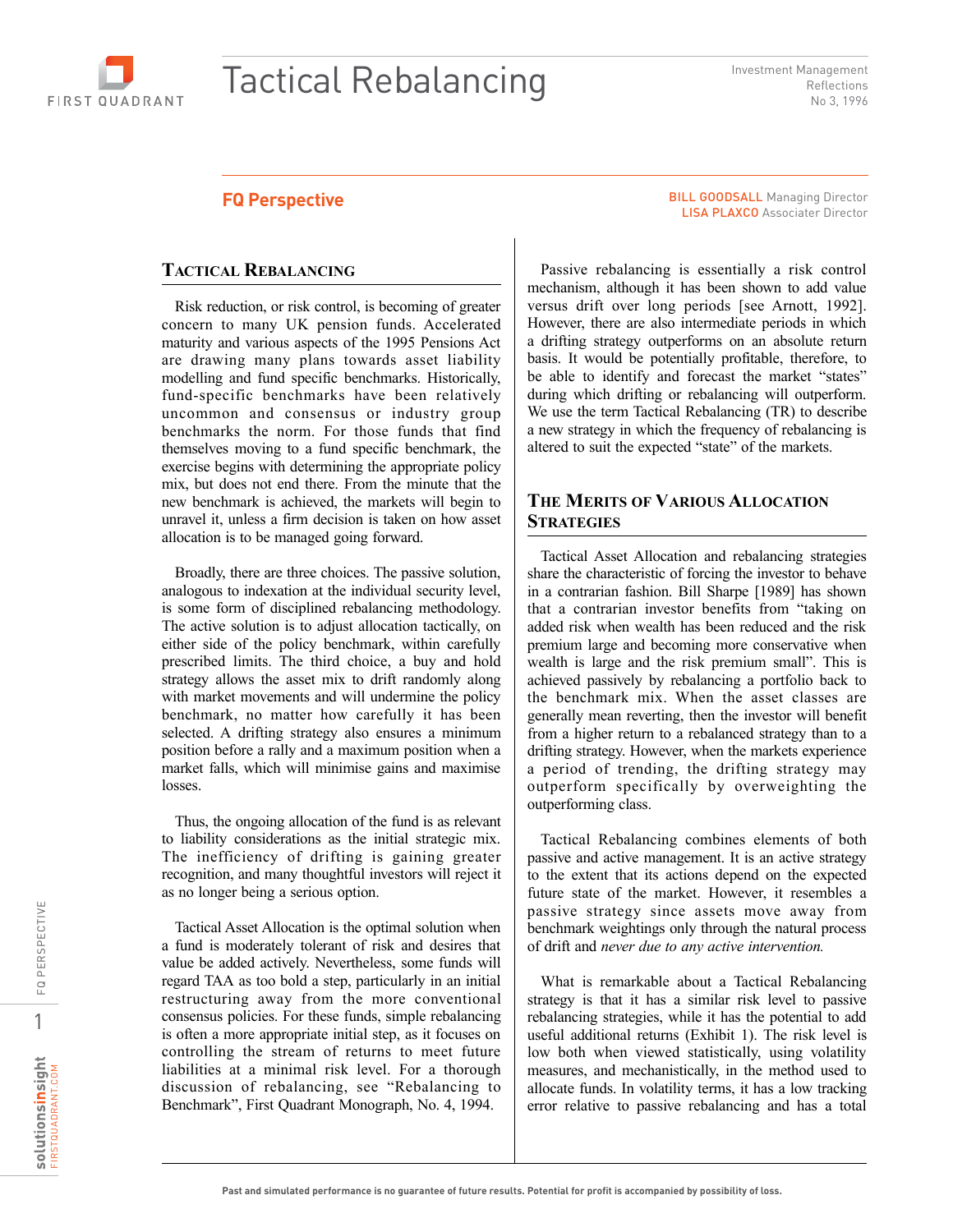FQ Perspective: Tactical Rebalancing Investment Management Reflections, No 3, 1996

**FIRST QUADRANT** 



standard deviation equivalent to passive rebalancing and well below that of ad-hoc drifting. Also, it utilises a mechanism which is extremely conservative: the portfolio may either remain unrebalanced during a period when the forecasting models suggest that rebalancing should add no value or it may move back toward the benchmark allocation. Because this strategy is not forced to rebalance on a frequent basis, turnover typically falls below that incurred through monthly or quarterly rebalancing.

An ad-hoc drifting strategy experiences both higher absolute volatility and higher volatility per unit of return than any passive rebalancing strategy. Judged on the basis of its return/risk ratio, it is clearly the inferior strategy. Consequently, this paper makes the assumption that any Trustees considering Tactical Rebalancing have already chosen to follow a stable, rebalanced benchmark and have rejected ad-hoc drifting or consensus benchmarking. Their next step is to decide amongst those strategies, including Tactical Rebalancing, which lie on the risk spectrum running from passive rebalancing up to fully active Tactical Asset Allocation, by weighing the risks and rewards of taking tactical control over the asset allocation of their portfolio.

#### **REBALANCING TRIGGERS**

Forecasting when to rebalance the asset mix is essentially equivalent to forecasting which asset classes should outperform over the next time period. Therefore, the same type of models which are used to drive a global TAA programme can be applied toward producing signals for a Tactical Rebalancing programme. Although TR operates in an extremely constrained fashion relative to TAA and the expectations for adding value are significantly diminished, the decision matrix is just as complex and the models must be no less sophisticated.

Passive rebalancing strategies have two different triggers. Rebalancing occurs either on a periodic basis or when predefined ranges are exceeded. These two variants of plain vanilla rebalancing are quite similar, and there is a direct, intuitive relationship between narrowing the ranges and increasing the frequency of rebalancing.

From one perspective, a range rebalancing strategy is more reactive to market states than a periodic rebalancing strategy. These strategies will rebalance *(continued on page 3)*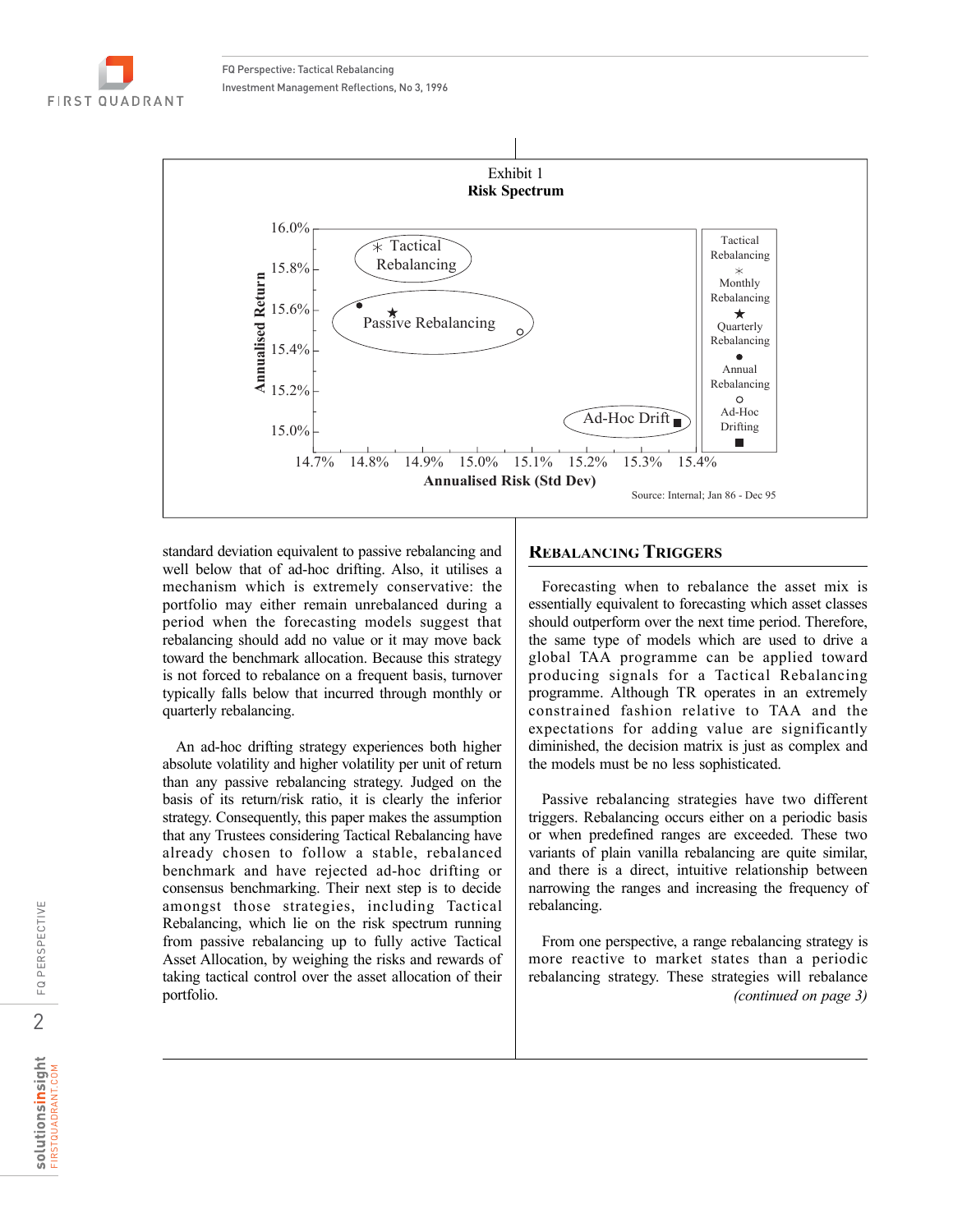#### *(continued from page 2)*

more often when the markets are volatile enough to broach the ranges. However, the exact set of ranges selected in the mandate guidelines is a sensitive initial condition. Often, choosing these ranges can be an exercise in backfitting and will not necessarily be indicative of the appropriate ranges for the future. A particular set of ranges will cause rebalancing to occur at opportune times over a select time period, but might then allow drift over the entire following time span if the volatility decreases slightly. The ranges would need to fluctuate over time in order to qualify as a fully reactive process.

Tactical Rebalancing can be viewed from both perspectives, as either a periodic rebalancing strategy that allows tactical changes in its periodicity or a range rebalancing strategy having ranges which may fluctuate tactically. Tactical Rebalancing is simply a method of determining whether the asset mix has strayed too far away from benchmark and should be rebalanced or whether the active exposures are justified and the portfolio should be left as is.

#### **PATTERNS OF INVESTMENT**

A strategy that does not manage ongoing asset allocation, either passively or actively, does not safeguard the integrity of the fund's investment policy. As the outperforming, riskier asset class comes to represent a larger portion of the portfolio, the risk level of the fund increases.

As an example, we have included a chart of the allocation pattern to a drifting and a quarterly rebalanced domestic mandate (Exhibit 2). For simplicity, the benchmark is assumed to be 50% UK equities and 50% UK fixed income. The drifting equity allocation follows the path of the differential returns: when equities outperform bonds, it increases; when bonds outperform, it declines. Thus, before the fall of 1987, the drifting strategy had over 60% of the portfolio invested in equities and experienced the subsequent loss of capital on 60% of the portfolio. This compares unfavourably with the passive rebalancing strategy, which felt this loss on the benchmark weight of only 50% of the portfolio.

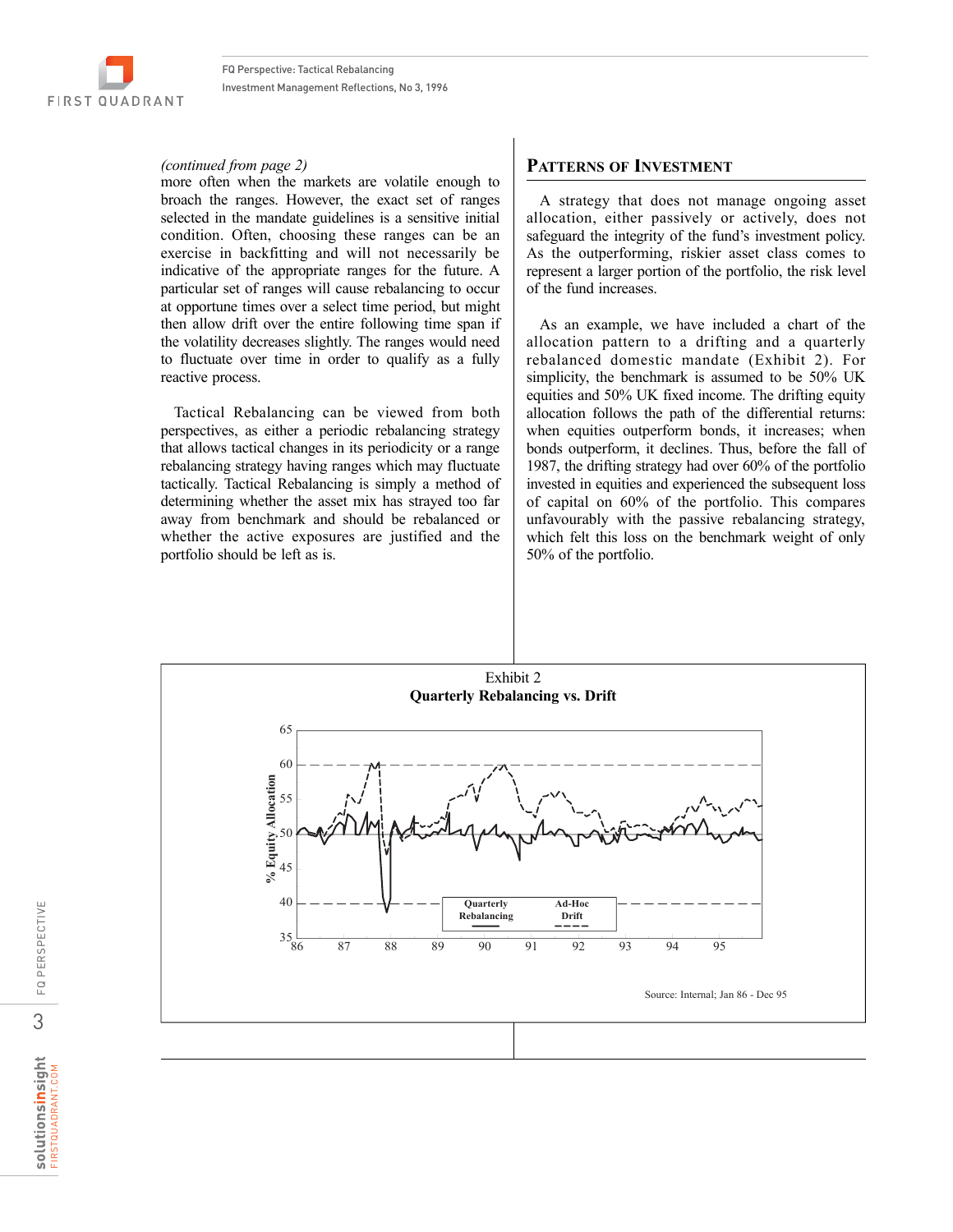FIRST QUADRANT

Rebalancing is essentially a contrarian strategy. In a market which is generally mean reverting, there are observable periods in which passive rebalancing will add value. In the period following the events of October 1987, the rebalanced portfolio achieved benchmark weight earlier than the drifting one, which allowed it to earn stronger rewards over the first quarter of 1988. However, over the last decade there have been several periods spanning 12 months during which there was a uniform trend of relative outperformance of a single asset class. During these trending periods, the rebalanced strategies experience a loss which is caused by the programme being forced to rebalance an appropriately underweight or overweight asset class.

Both Exhibit 2 and Exhibit 3 illustrate how critical it can be to time rebalancing events correctly. By removing the arbitrary element in the timing between the rebalancing events, most of the occasions on which the drifting strategy outperforms disappear. A TR programme is free to countermand the default rebalancing activity if the asset allocation models signal strongly trending markets. This permits the tactically rebalanced portfolio to achieve a stronger position than the drifting one, both in either a mean reverting or trending environment.

Compare the allocation patterns in Exhibit 3. Through the beginning of 1988, Tactical Rebalancing parallels the successful allocation shifts of passive rebalancing. However, when the markets exhibit trending behaviour, the TR programme is better positioned to take advantage of those trends. Over the following two years, when equities are strongly outperforming, the TR strategy has an equity allocation of greater than benchmark weight. During much of this time, its equity portion was also greater than that of the drifting strategy. When the equity allocation was rebalanced back to benchmark, it did so ahead of the bear market of 1990-1992. Of course, not all small reversals or medium-term trends will be caught by the TAA models, but even a relatively simple, value-based approach would capture the majority of these occurrences.

#### **A GLOBAL CASE STUDY**

Tactical Rebalancing could be used to manage the asset allocation for a domestic mandate, but is particularly useful for managing more complex, global portfolios. For the initial asset mix of this simulation, we selected the WM Company All Funds universe in



FQ PERSPECTIVE

 $\mathbb{C}$ 

PERSPECTIVE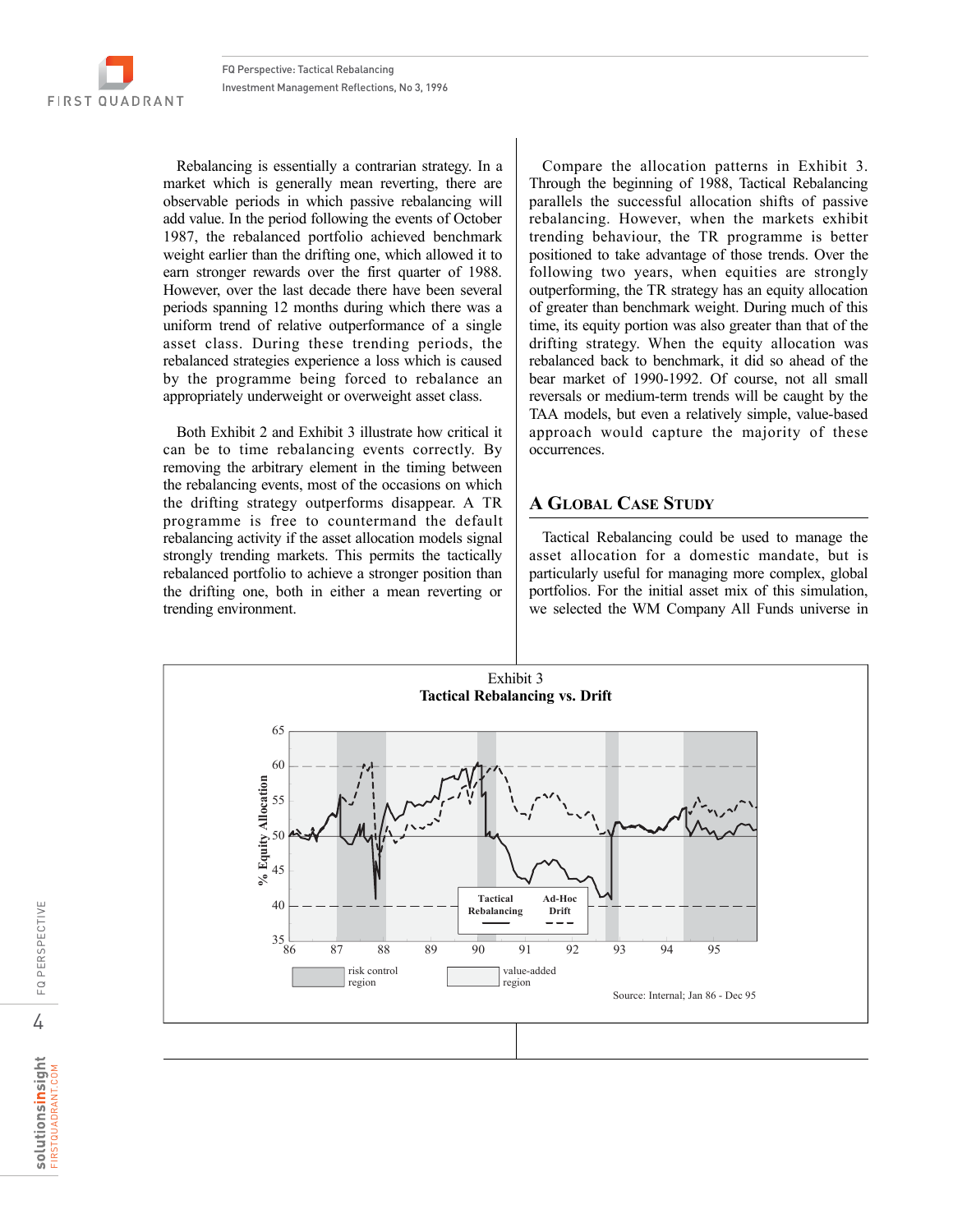the third quarter of 1995, when this research study was first initiated. We combined UK index-linked gilts (3%) into UK fixed income and we prorated the remaining asset classes to offset the absence of property (5%), as these asset classes do not have liquid futures. Within the overseas equities category, we used WM Company regional weightings and further subdivided the asset mix based on the capitalisation of those markets. Lastly, we allocated the overseas bond portion by capitalisation weighting to the top four foreign bond markets.

The simulation runs over ten years, from the beginning of January 1986 to the end of December 1995 and covers the following countries: Australia, Austria, Belgium, Canada, Denmark, France, Germany, Hong Kong, Italy, Japan, the Netherlands, Norway, Singapore, Spain, Sweden, Switzerland, the United Kingdom and the United States. Each asset class has ranges of 2.5% above or below benchmark. Trading is accomplished with asset class futures where available, with a cost of 20 basis points each way for equity index futures and 10 basis points for bond futures. In Austria, Belgium, Norway and Singapore, equity index futures are not available or are illiquid, so we apply physicals transactions costs of 100 basis points each way. The returns are unhedged, total returns on the MSCI indices, and the Tactical Rebalancing recommendations are driven by our TAA forecasts, which are live, unrestated figures after December 1988.

Table 1 shows the return and risk of the Tactical Rebalancing strategy, along with passive rebalancing and ad-hoc drift. A standard measure of a manager's skill is the information ratio, which is the ratio of the returns to the standard deviation of those returns. Table 1 illustrates the similarity in information ratios for passive rebalancing and TR, although Tactical

Rebalancing mildly outperforms by this measure. Lastly, the table also compares the turnover for TR with the alternative strategies.

TR added as much as 86 basis points per annum versus ad-hoc drifting and 28 basis points per annum relative to quarterly rebalancing, the best performing passive policy over the study period. While the degree of added value is modest, so is the tracking error of Tactical Rebalancing relative to the periodic rebalancing strategies.

# **THE CHALLENGE OF ADDING VALUE AND CONTROLLING RISK**

In order to adopt a Tactical Rebalancing strategy, a manager needs more than just a good TAA process. The process must also be highly disciplined and not incur excessive risk in pursuit of performance. TAA strategies add value in a variety of ways, some more successfully than others. For those who approach TAA in a more qualitative fashion, a few, bold tilts may determine the success or failure of a programme. Asset classes may be grouped into regions or, alternatively, only the few largest may be covered. Rule of thumb methods may be used to weigh the impact of changes in fundamental economic and financial relationships and econometric models may be used only in an advisory capacity. If blunt tools are used to set the asset mix, then the potential for adding value as well as controlling risk may well be diminished.

TAA processes with a high degree of subtlety, such as First Quadrant's, are better able to add value in most circumstances, but this subtlety becomes critical as the opportunities to add value become more constrained.

| Table 1<br><b>Returns to Tactical Rebalancing and Comparison to Passive Strategies</b> |                                                                                                                                                    |        |        |          |          |  |  |
|----------------------------------------------------------------------------------------|----------------------------------------------------------------------------------------------------------------------------------------------------|--------|--------|----------|----------|--|--|
|                                                                                        | <b>Tactical</b><br>Annualised<br><b>Monthly</b><br>Quarterly<br>Rebalancing<br>Rebalancing<br><b>Rebalancing</b><br><b>Rebalancing</b><br>Drifting |        |        |          |          |  |  |
| <b>Annualised Return</b>                                                               | 15.91%                                                                                                                                             | 15.59% | 15.63% | 15.49%   | 15.05%   |  |  |
| <b>Annualised Risk</b>                                                                 | 14.82%                                                                                                                                             | 14.85% | 14.78% | 15.08%   | 15.37%   |  |  |
| <b>Information Ratio</b>                                                               | 1.07                                                                                                                                               | 1.05   | 1.06   | 1.03     | 0.98     |  |  |
| <b>Annualised Turnover</b>                                                             | $4.20\%$                                                                                                                                           | 12.96% | 7.56%  | $3.60\%$ | $0.00\%$ |  |  |
|                                                                                        |                                                                                                                                                    |        |        |          |          |  |  |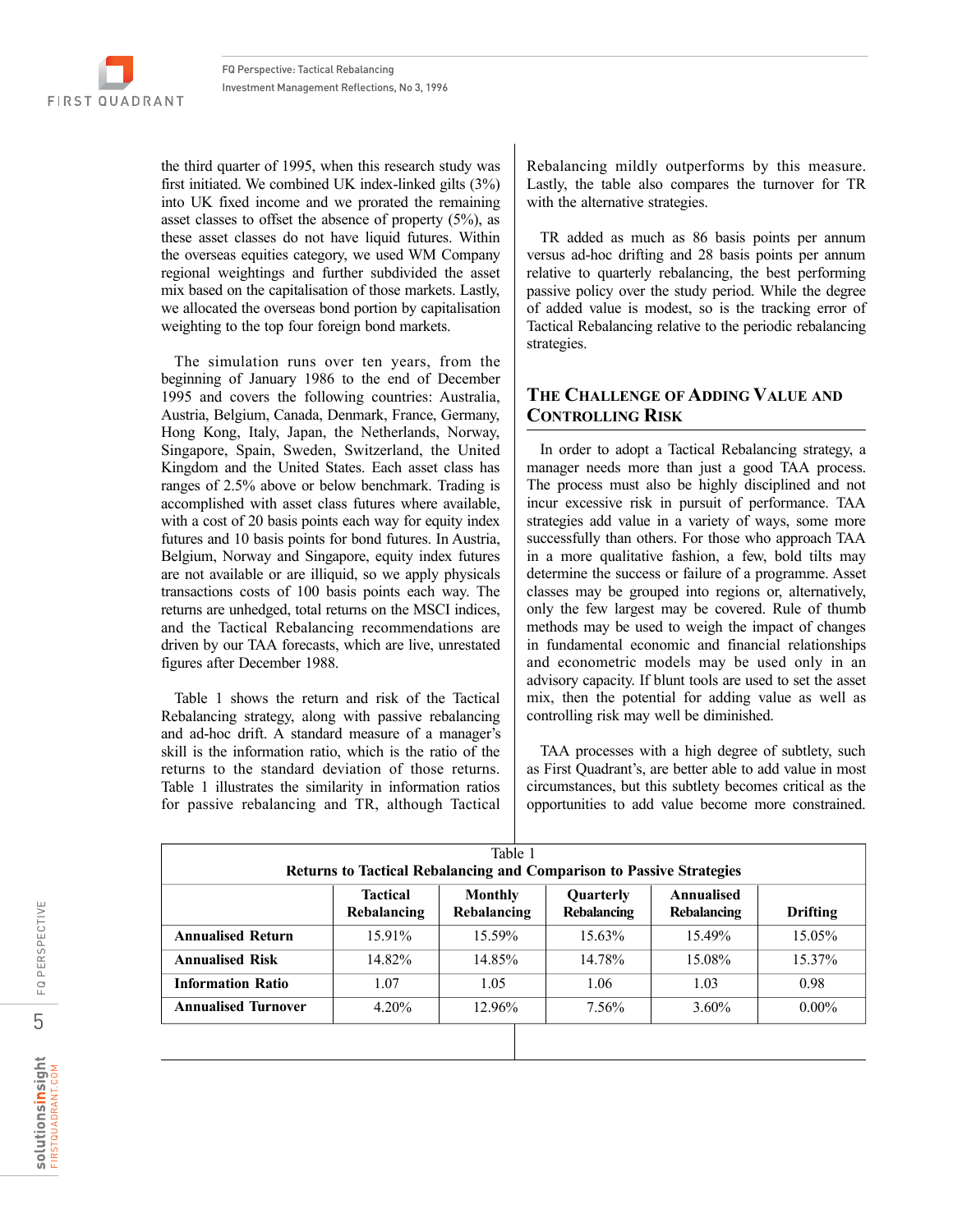**FIRST QUADRANT** 

Tactical Rebalancing programmes operate under very tight constraints compared to TAA programmes, so the process used for TR must be extremely rigorous and efficient. As volatility of an active process is damped down, the active return will naturally decrease. A typical Tactical Rebalancing strategy will have an annualised standard deviation of between 50 and 100 basis points. Under these conditions, the manager's ability to add value is really put to the test.

# **CONCLUSIONS**

A process of change is currently getting underway in the UK pensions investment market. The old paradigm, exemplified by consensus driven, competing balanced management, is coming under pressure from a number of quarters, and the shape of a new paradigm is beginning to emerge.

When a fund has gone down the route of asset liability modelling and developed a fund specific benchmark, a decision on how to manage asset allocation going forward becomes a priority. Simply drifting with the markets is no longer a serious option. The essential choice is a straightforward one between active and passive.

The active choice leads to some form of tactical asset allocation, be it subjective and judgmental, or disciplined and systematic. The passive choice points to systematic rebalancing. But there is now a third option: Tactical Rebalancing.

Tactical Rebalancing can add a modest amount of incremental return over and above that provided by plain vanilla rebalancing, but with a risk profile very close to that of the completely passive. From a risk tolerance perspective it should have some appeal to those funds which have been accustomed in the past to drifting with the markets. Because a position away from benchmark can only be "opened" by market drift, the risk should be tolerable, for it is no greater than that with which trustees have previously been prepared to live.

## **REFERENCES**

Arnott, Robert, and Frank Fabozzi, Active Asset Allocation, Chicago: Probus Publishing Company, 1992.

Goodsall, William A.R. and Lisa M. Plaxco, "Rebalancing to Benchmark", First Quadrant Monograph No. 4, 1994.

Sharpe, William F. "Investor Wealth Measures and Expected Return", ICFA, Quantifying the Market Risk Premium, September 1989.

Arnott, Robert and Robert M. Lovell, Jr., "Asset Mix Rebalancing", First Quadrant Monograph No. 5, 1989.

Arnott, Robert and Robert M. Lovell, Jr., "Rebalancing: Why, When, How Often?" First Quadrant Monograph No. 3, 1992.

Poterba, James M. and Lawrence H. Summers, "Mean Reversions in Stock Prices", Journal of Financial Economics 22 (1988), 27-59.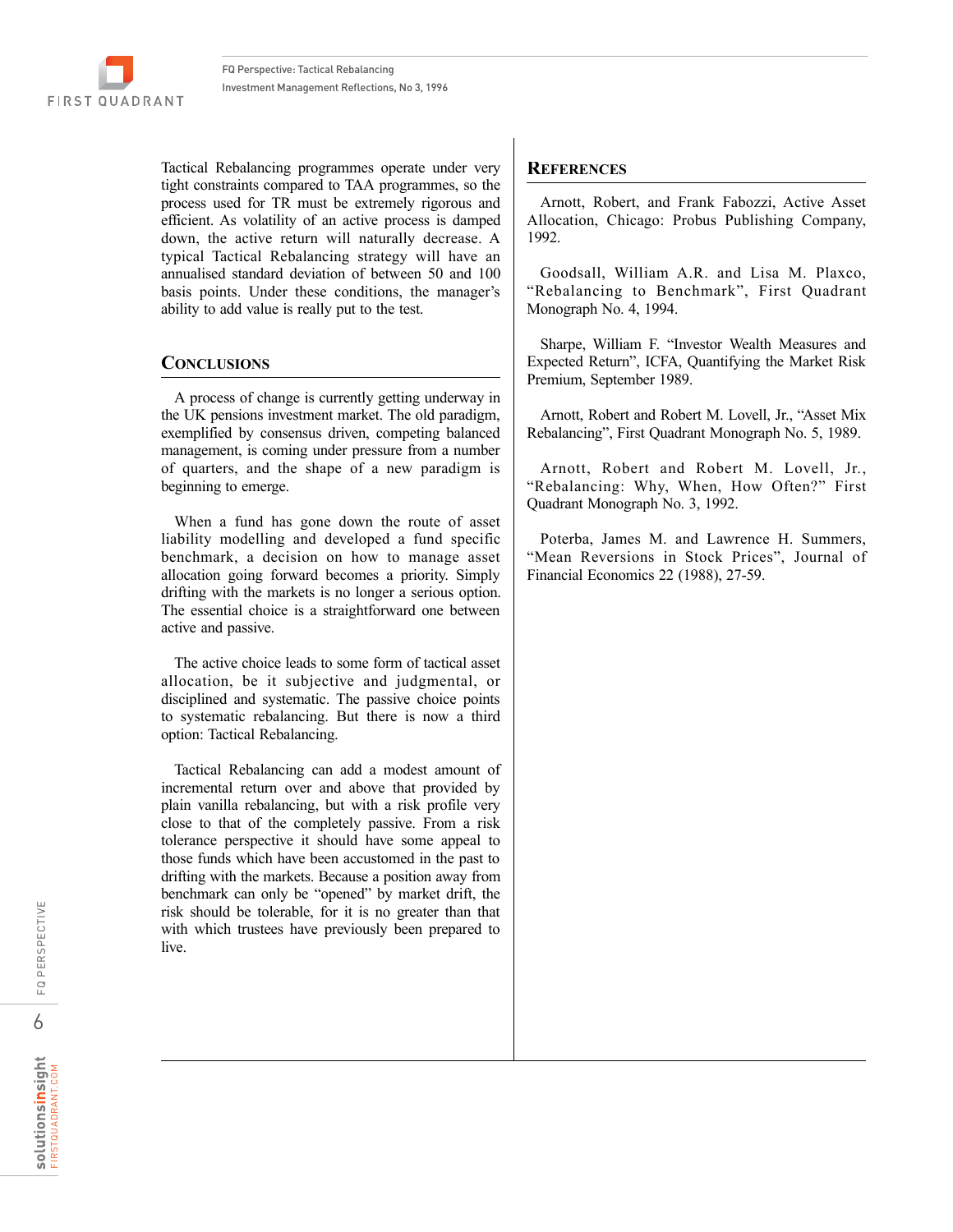

# **UK R EBALANCING U PDATE**

#### **1994 REBALANCING STUDY UPDATED THROUGH 1995**

### **THE "HOW?" AND "WHY?" OF REBALANCING**

#### **HOW DOES REBALANCING ADD VALUE?**

#### **WHY DOES THIS WORK?**

The mechanism by which rebalancing adds value and overcomes the effects of a large return differential between asset classes is straightforward. The discipline which it imposes of buy low/sell high/book profits is remarkably powerful, acting like a ratchet mechanism, to compound a series of small benefits over time.

For purposes of illustration, let us imagine a two asset world in which we invest half our resources into each. During the first period, be it month, quarter or year, asset A outperforms asset B. At the end of this period we rebalance back to 50/50. We are thus forced to sell part of the holding of asset A which has just performed well and reinvest the proceeds in asset B which has just underperformed. Note that in doing so we are booking a profit relative to benchmark. In the second period, asset B outperforms asset A. This time we sell part of the holding of asset B and reinvest the proceeds in asset A to restore the 50/50 balance. If we are able to implement these changes in the futures markets, the costs will be a small fraction of the benefit.

Of course, the markets will not deliver a smoothly alternating set of returns from period to period. Sometimes we may see a run of periods in the same direction. This is more likely the shorter the chosen rebalancing cycle. But over time we will see the short term leadership reversing between A and B on a fairly regular basis, even if in the longer term one asset shows cumulative performance materially better than the other. Unless the longer term differential is very large, the rebalanced portfolio will probably keep pace with and may outperform the drifting portfolio. In a multi-asset world the process is slightly more complex but essentially the same.

The key point is not so much that the returns are similar, but that rebalancing does keep the portfolio in balance with longer term objectives, with more options for the future, rather than skewing the distribution further and further into one asset.

What is happening here? We are exploiting the short term noise and volatility of the markets and their tendency to overshoot in both directions in the short as well as the medium term and then to partially reverse the latest move.

The concept of risk premium is important in this context. Investors demand a higher return in the long term for holding a riskier, or more volatile asset. That is their reward for enduring the discomfort of greater short term variability. Thus riskier assets are priced such that future returns will meet those expectations. When short term enthusiasm for that asset raises the price above the trend value, absent fundamental justification for that change, such as a change in bond yields, the asset is now priced to give a below trend return in future. Other investors, perceiving this short term mispricing, will refrain from purchasing that asset or may indeed sell it, until it has reverted to a level consistent with longer term expectations of reward.

This process, known as "mean reversion" is an ever present and powerful force in the development of securities markets. Much academic work, as well as empirical practitioner experience testifies to the potency of this effect. The further that a yardstick of value strays from its mean or equilibrium level, the stronger is the pull back towards that mean - rather like a piece of elastic being stretched away from its resting position. But just like the elastic, markets are prone to overshoot and when the movement does reverse, the odds are that it will not move smoothly back to the central or mean value, but will overshoot in the other direction.

Not only does this behaviour exhibit itself across a market cycle, when we see valuation of equity go from, for example, one end of the P/E range to the other, but also in smaller ranges shorter term. Casual observation of the "jagged" progress of a line chart of the price development of a single security or entire market will give intuitive confirmation of this behaviour pattern.

Responding appropriately to valuation changes across the cycle i.e. selling markets which have moved to the top end of their valuation range and buying those which are near the bottom, forms the basis of contrarian tactical allocation disciplines. Rebalancing on a regular, passive basis captures just a little of the power of this process. For these limited purposes it is not necessary to attempt to forecast future returns, merely to respond mechanically to current returns.

*[from Monograph 1994, No. 4 "Rebalancing to Benchmark", Bill Goodsall and Lisa Plaxco]*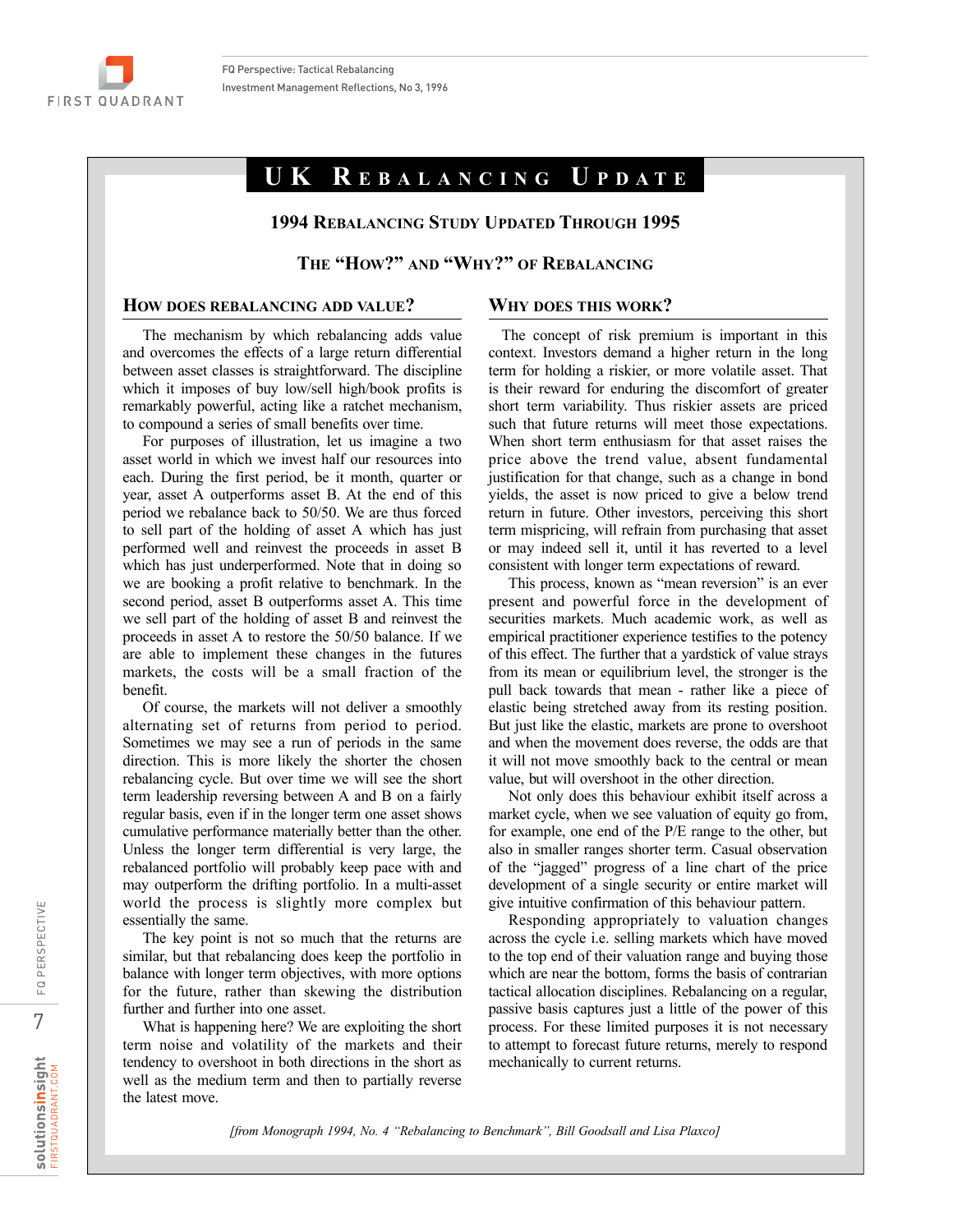

# **UK R EBALANCING U PDATE**

When we published our study in 1994 of various global asset allocation strategies, we found that disciplined rebalancing appeared to be a superior strategy over consensus active management and ad-hoc drifting.

We were careful, at that time, to test out the strategies in a variety of ways: over various different time periods - since  $1919<sup>1</sup>$ , 1978 and  $1986<sup>2</sup>$ , using expanding windows data and rolling 5-year periods; over various data sets - WM Company consensus returns and index returns; and over various methods of rebalancing monthly, quarterly, annual and two different rangetriggered strategies.

Under all of these alternative tests, quarterly rebalancing had the highest information ratio (return/ risk). Additionally, over the main data period of January 1986 to March 1994, quarterly rebalancing actually earned higher returns than either ad-hoc drifting or consensus management

We find that the performance of the assorted passive strategies does not change substantially with the update of the study to the end of December 1995, even though the relative returns to UK equities over UK bonds widened to over 3% over the full ten year time span since January 1986, as shown in Table 1.

In our initial study, we were able to establish an empirical connection between high return differentials the amount by which equities beat bonds - and the performance of a drifting strategy. Thus, over the 21 months of new data shown below in Table 2, when the return differential widens to almost 6%, the information ratio of the drifting portfolio matches that of quarterly rebalancing and drifting outperforms in absolute return terms.

Due to the recent underperformance of the WM consensus relative to either of the passive solutions, consensus management now holds the least favourable position in a risk/return spectrum.

| Table 1 (January 86 - December 95) |                            |          |          |                           |                  |        |                            |                |
|------------------------------------|----------------------------|----------|----------|---------------------------|------------------|--------|----------------------------|----------------|
|                                    | <b>Asset Class Returns</b> |          |          | <b>Period Rebalancing</b> |                  |        | <b>Trigger Rebalancing</b> |                |
|                                    | <b>UK Equities</b>         | UK Bonds | Drifting | Monthly                   | <b>Ouarterly</b> | Annual | <b>To Bounds</b>           | <b>To Norm</b> |
| <b>Annualised Return</b>           | 15.11%                     | 12.05%   | 13.69%   | 13.95%                    | 13.99%           | 13.84% | 13.67%                     | 13.83%         |
| <b>Standard Deviation</b>          | 17.67%                     | 7.52%    | 13.35%   | 12.77%                    | 12.69%           | 13.01% | 13.27%                     | 12.99%         |
| <b>Information Ratio</b>           | 0.85                       | 1.60     | 1.03     | 1.09                      | 1.10             | 1.06   | 1.03                       | 1.07           |
| <b>End Mix Equities</b>            |                            |          | 79%      | 74%                       | 74%              | 74%    | 79%                        | 76%            |
| <b>Turnover</b>                    |                            |          | $0\%$    | 8.55%                     | 4.77%            | 1.98%  | 0.25%                      | 1.55%          |

[Data Source: WM All Funds; initial asset allocation as of end Dec 1985 ex property]

| Table 2 (April 94 - December 95) |                    |                                               |                                   |        |                        |  |  |
|----------------------------------|--------------------|-----------------------------------------------|-----------------------------------|--------|------------------------|--|--|
|                                  | <b>UK Equities</b> | <b>Asset Class Returns</b><br><b>UK Bonds</b> | Quarterly<br>Rebalancing<br>Drift |        | <b>WM</b><br>Consensus |  |  |
| <b>Annualised Return</b>         | $15.24\%$          | 9.32%                                         | $12.32\%$                         | 11.89% | 10.80%                 |  |  |
| <b>Standard Deviation</b>        | $10.19\%$          | $6.14\%$                                      | 8.31%                             | 8.05%  | 9.12%                  |  |  |
| <b>Information Ratio</b>         | 1.50               | 1.52                                          | 1.48                              | l 48   | 1.18                   |  |  |
| <b>End Mix Equities</b>          |                    |                                               | 79%                               | 74%    | 82%                    |  |  |

[Data Source: WM All Funds]

(1) Index returns alone were considered for this period.

(2) This period allowed us to consider monthly data, which was not available from the WM Company prior to 1986. We also focused on this period for the comparison with the WM All Funds universe.

8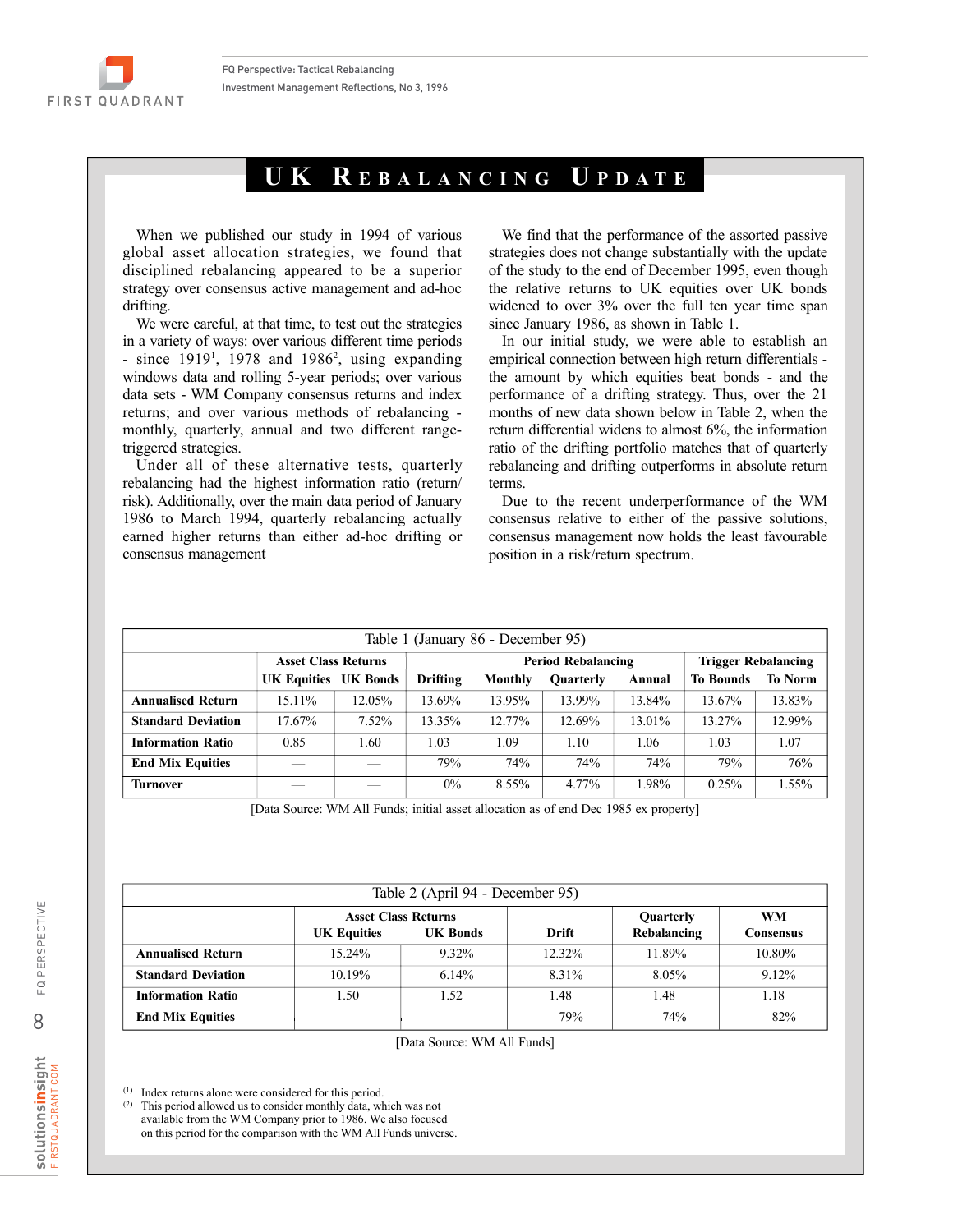

In Exhibit 1, we find that a) quarterly rebalancing is the best performing strategy; b) ad-hoc drift and *rebalancing to bounds*<sup>3</sup> are the least successful of the passive strategies; and c) the WM consensus is the clear under-performer over this period. It is pertinent to note that range rebalancing in the form of *rebalancing to normal* can perform as well as the periodic rebalancing depending on the ranges used. At the current  $+/- 5\%$ ranges, it performs similarly to annual rebalancing. When those ranges are tightened, it works similarly to quarterly or monthly rebalancing.

Table 3 below shows the performance of the WM consensus relative to drifting and quarterly rebalanced strategies as pictured above and shown initially in Table 1. But there is an added comparison strategy, *Rebalance Quarterly to Matching Mix*, which requires a note of explanation.

In our initial study, we saw the equity allocation in the WM consensus rocket up from 74%4 in January 1986 to 87% at its peak in mid-1995 (Exhibit 2). As the *default* rebalancing strategies earned higher returns than the WM consensus achieved, we tried the experiment of lowering the equity portion in the rebalancing benchmark until the returns nearly matched. Rebalancing quarterly to a mix containing only 50% equities would have earned 5 basis points more than the WM consensus from January 1986 to 1994.

Since the WM consensus has performed even less profitably over the expanded time period, the matching mix now can perform equivalently when rebalanced to a portfolio containing only 40% equities. We would hasten to note, however, that this result is sensitive to initial conditions and that we would not suggest a

| Table 3                   |                     |        |                                                                 |        |  |  |
|---------------------------|---------------------|--------|-----------------------------------------------------------------|--------|--|--|
|                           | <b>WM Consensus</b> | Drift  | <b>Rebalance Quarterly</b><br>to Initial Mix<br>to Matching Mix |        |  |  |
| <b>Annualised Return</b>  | 13.49%              | 13.69% | 13.99%                                                          | 13.54% |  |  |
| <b>Standard Deviation</b> | 13.69%              | 13.35% | 12.69%                                                          | 9.44%  |  |  |
| <b>Information Ratio</b>  | 0.99                | 1.03   | 1.10                                                            | 1.43   |  |  |
| <b>End Mix Equities</b>   | 82%                 | 79%    | 74%                                                             | 40%    |  |  |

(3) Rebalancing to bounds consists of an incomplete range rebalancing strategy, in which the asset mix is rebalanced only just to within the upper or lower bounds, rather than fully back to benchmark allocation, when ranges are breached by market movement.

(4) Allocations stated are excluding property holdings.